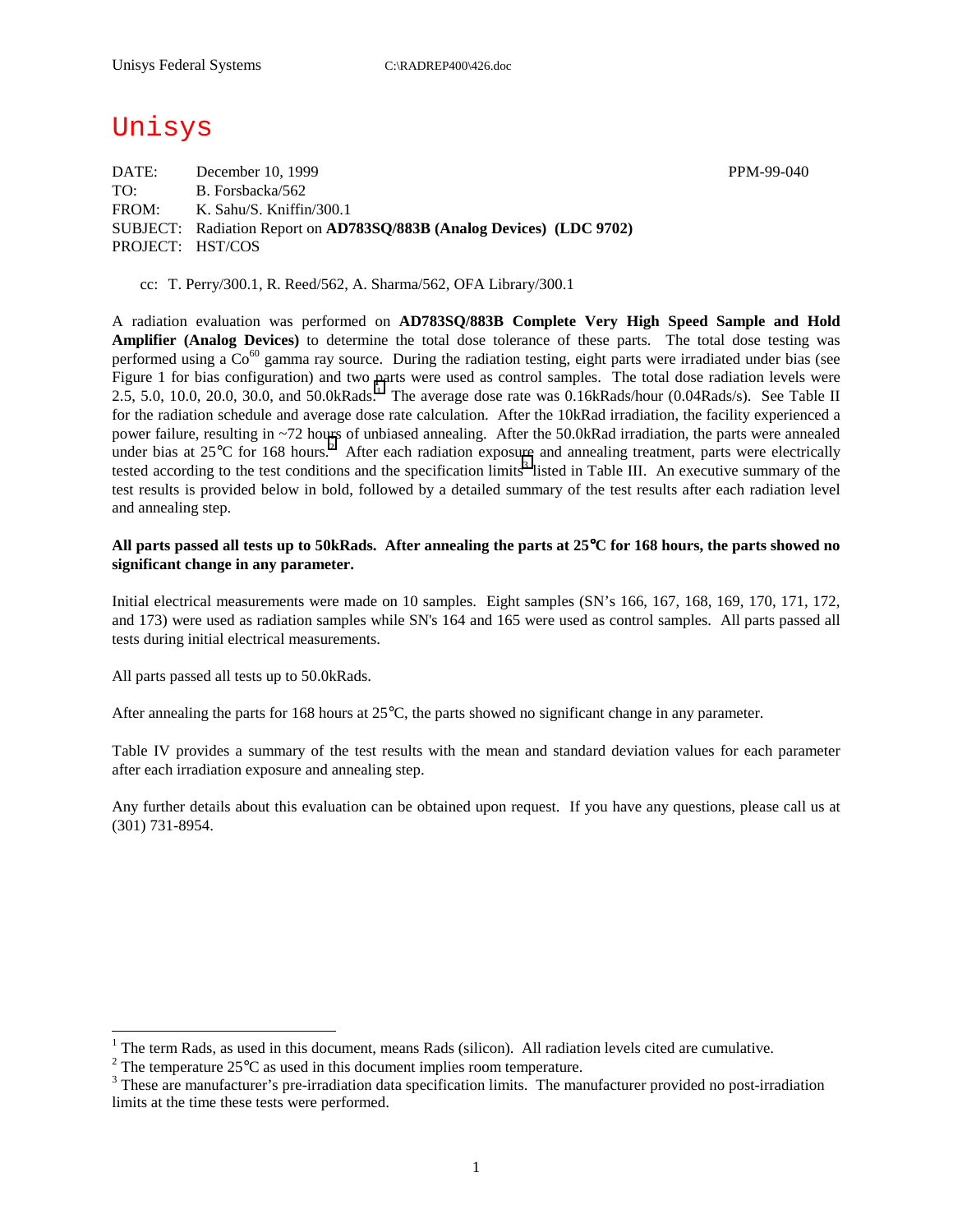### \_\_\_\_\_\_\_\_\_\_\_\_\_\_\_\_\_\_\_\_\_\_\_\_\_\_\_\_\_\_\_\_\_\_\_\_\_\_\_\_\_\_\_\_\_\_\_\_\_\_\_\_\_\_\_\_\_\_\_\_\_\_\_\_\_\_\_\_\_\_\_\_\_\_\_\_\_\_\_\_\_\_\_\_\_\_\_\_\_\_\_ ADVISORY ON THE USE OF THIS DOCUMENT

The information contained in this document has been developed solely for the purpose of providing general guidance to employees of the Goddard Space Flight Center (GSFC). This document may be distributed outside GSFC only as a courtesy to other government agencies and contractors. Any distribution of this document, or application or use of the information contained herein, is expressly conditional upon, and is subject to, the following understandings and limitations:

(a) The information was developed for general guidance only and is subject to change at any time;

(b) The information was developed under unique GSFC laboratory conditions which may differ substantially from outside conditions;

(c) GSFC does not warrant the accuracy of the information when applied or used under other than unique GSFC laboratory conditions;

(d) The information should not be construed as a representation of product performance by either GSFC or the manufacturer;

(e) Neither the United States government nor any person acting on behalf of the United States government assumes any liability resulting from the application or use of the information.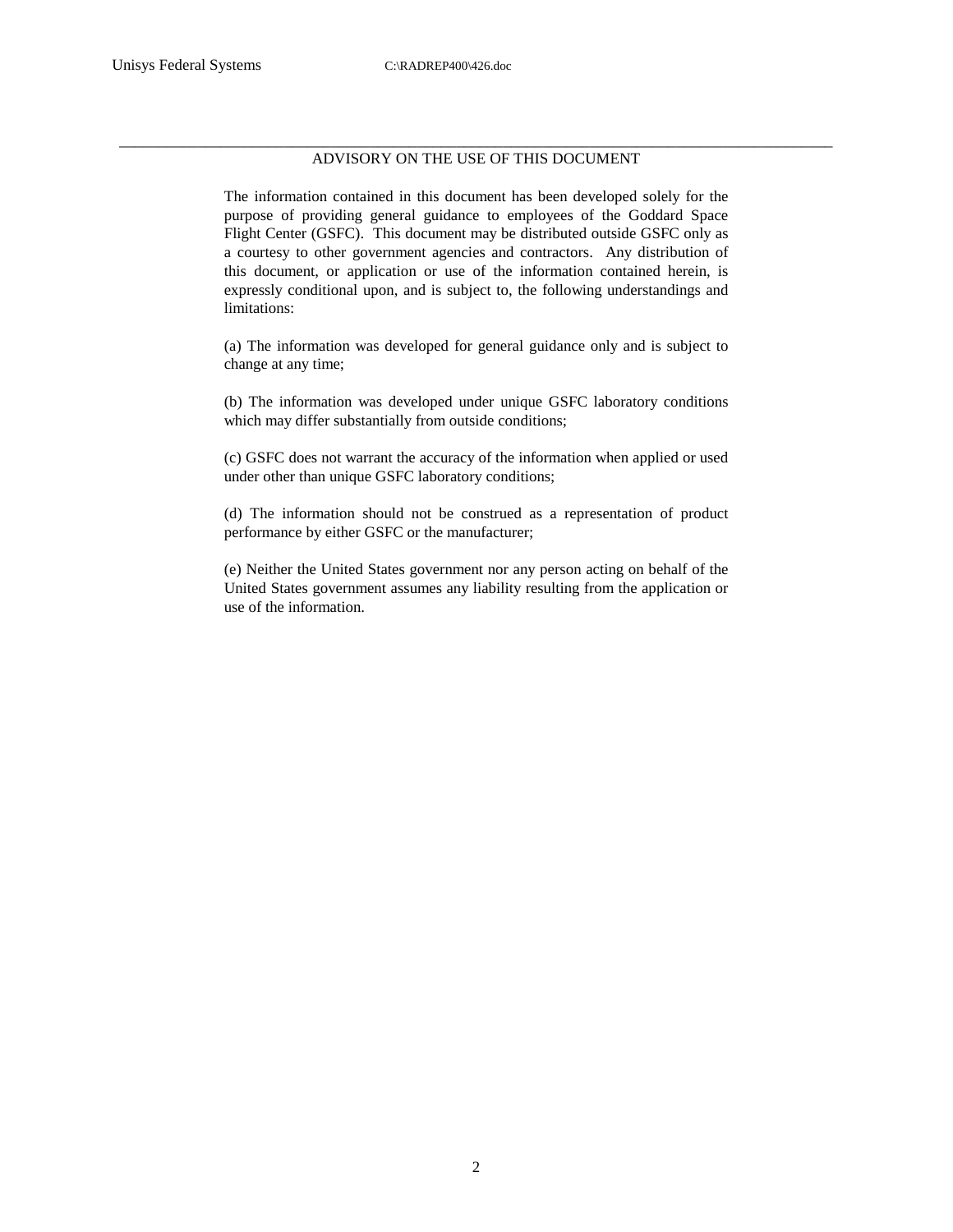### Figure 1. Radiation Bias Circuit for AD783SQ/883B



Notes:

- 1.  $V_{CC} = +5.0V \pm 0.5V$ .
- 2.  $V_{EE} = -5.0V \pm 0.5V$ .
- 3.  $V_{IN} = +2.0V \pm 0.2V$ .
- 4.  $R = 2k\Omega$ , 10%, 1/2W.
- 5. V<sub>OUT</sub> should measure about 2.0V.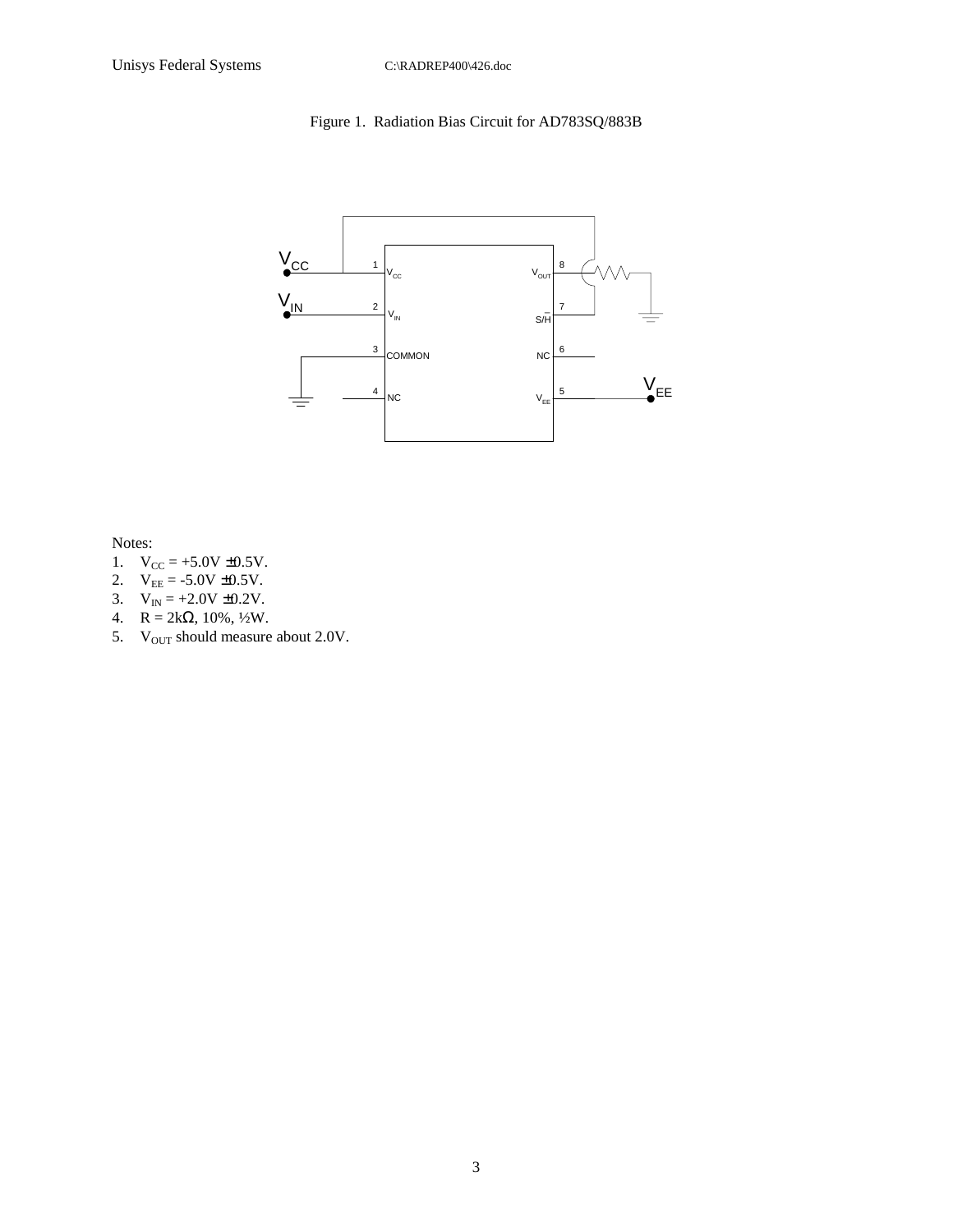| Generic Part Number:                 | AD783                                              |
|--------------------------------------|----------------------------------------------------|
| <b>HST/COS Part Number</b>           | AD783SQ/883B                                       |
| HST/COS TID Requirement              | 10kRads (RDM = $5$ )                               |
| Charge Number:                       | C00168                                             |
| Manufacturer:                        | <b>Analog Devices</b>                              |
| Lot Date Code (LDC):                 | 9702                                               |
| <b>Quantity Tested:</b>              | 10                                                 |
| Serial Numbers of Control Samples:   | 164, 165                                           |
| Serial Numbers of Radiation Samples: | 166, 167, 168, 169, 170, 171, 172, 173             |
| Part Function:                       | Complete Very High Speed Sample-and-Hold Amplifier |
| Part Technology:                     | <b>CMOS</b>                                        |
| Package Style:                       | 8 Pin DIP                                          |
| Test Equipment:                      | A540                                               |
| Test Engineer:                       | S. Norris                                          |

### TABLE I. Part Information

• The manufacturer for this part guaranteed no radiation tolerance/hardness.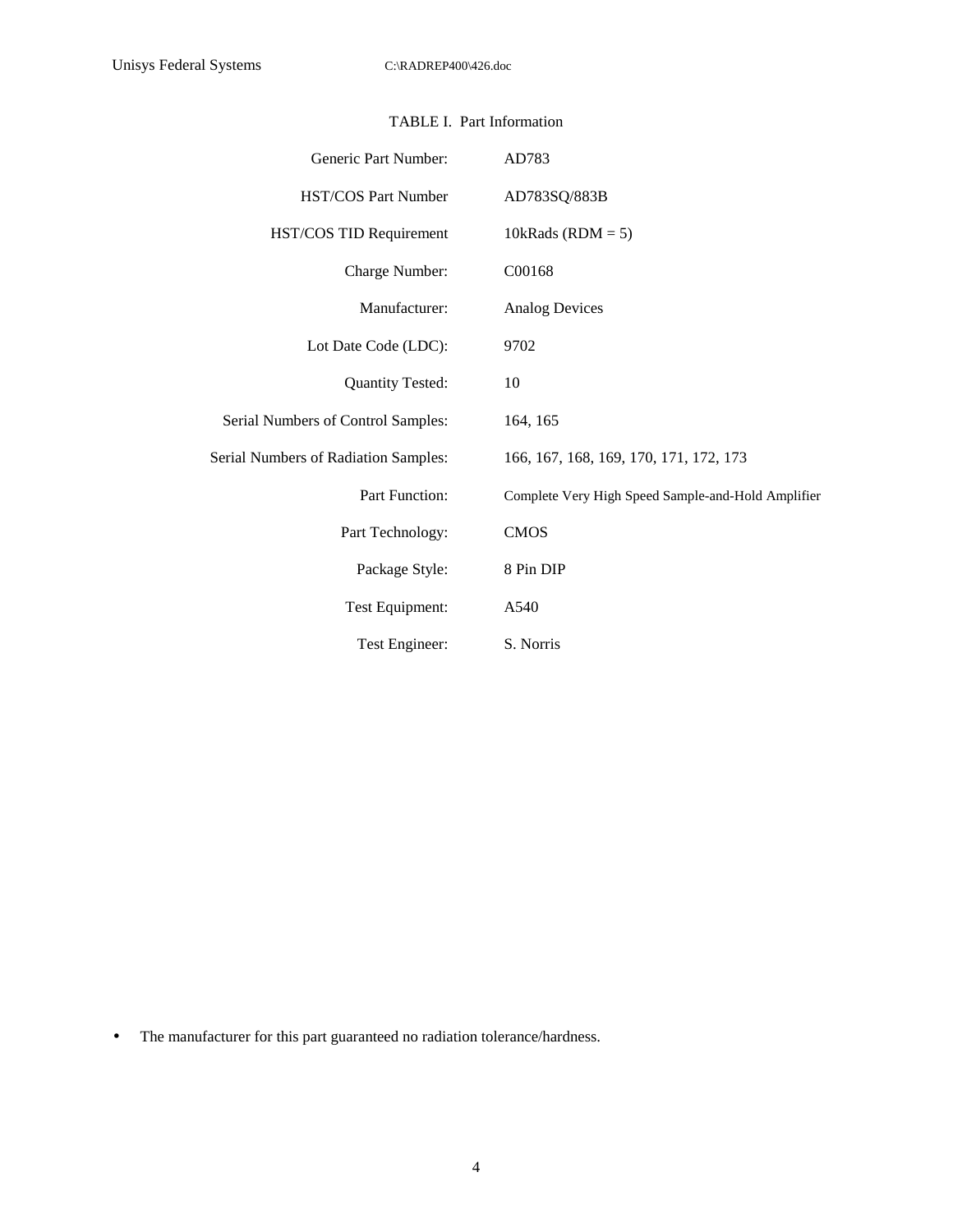| TABLE II. Radiation Schedule for AD783SQ/883B                          |  |
|------------------------------------------------------------------------|--|
|                                                                        |  |
|                                                                        |  |
|                                                                        |  |
|                                                                        |  |
|                                                                        |  |
|                                                                        |  |
|                                                                        |  |
|                                                                        |  |
|                                                                        |  |
|                                                                        |  |
|                                                                        |  |
|                                                                        |  |
|                                                                        |  |
|                                                                        |  |
|                                                                        |  |
|                                                                        |  |
|                                                                        |  |
|                                                                        |  |
| Average Dose Rate = 50,000 RADS/310 HOURS=161.0 RADS/HOUR=0.04RADS/SEC |  |

PARTS WERE IRRADIATED AND ANNEALED UNDER BIAS, SEE FIGURE 1.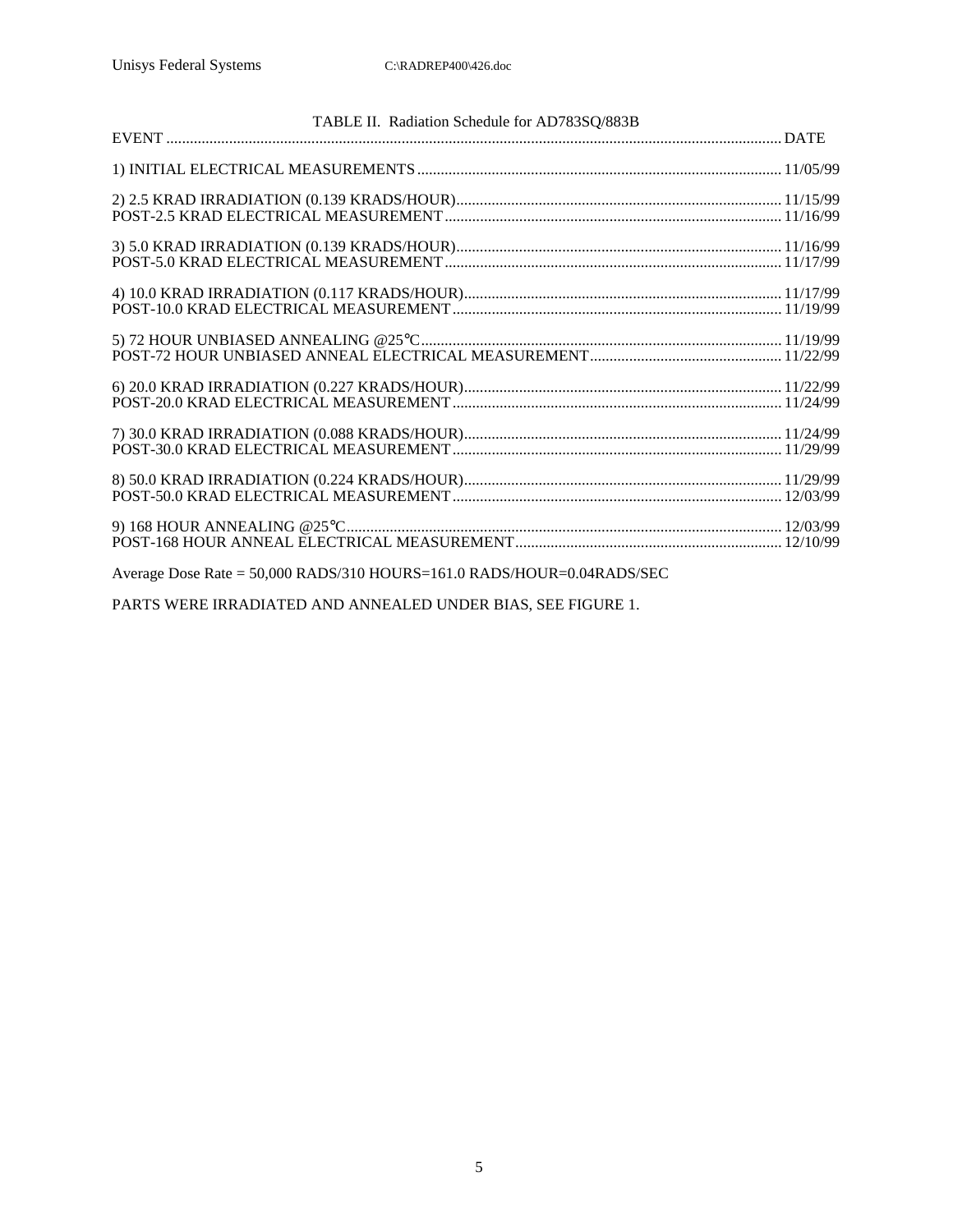| <b>Test</b>             | <b>Spec. Limit</b>      |              |        |     |                            |  |  |  |  |  |  |
|-------------------------|-------------------------|--------------|--------|-----|----------------------------|--|--|--|--|--|--|
| #                       | <b>Parameter</b>        | <b>Units</b> | min    | max | <b>Test Conditions (2)</b> |  |  |  |  |  |  |
| 1                       | <b>Isupply</b>          | mA           |        | 17  |                            |  |  |  |  |  |  |
| $\overline{2}$          | <b>PWR_CON</b>          | mW           |        | 175 |                            |  |  |  |  |  |  |
| 3                       | Iin_high                | μA           | $-10$  | 10  | $V_{IN} = 5V$              |  |  |  |  |  |  |
| $\overline{\mathbf{4}}$ | <b>Ibias</b>            | nA           | $-250$ | 250 |                            |  |  |  |  |  |  |
| 5                       | + PSRR                  | dB           | 45     |     |                            |  |  |  |  |  |  |
| 6                       | - PSRR                  | d <b>B</b>   | 45     |     |                            |  |  |  |  |  |  |
| $\overline{7}$          | $+I0$                   | mA           | $-5.0$ | 5.0 |                            |  |  |  |  |  |  |
| 8                       | -Io                     | mA           | $-5.0$ | 5.0 |                            |  |  |  |  |  |  |
| 9                       | <b>Isink</b>            | <b>mA</b>    | $-5.0$ | 5.0 |                            |  |  |  |  |  |  |
| 10                      | <b>Acquisition Time</b> | ns           |        | 350 | $5V$ Step to $0.1\%$       |  |  |  |  |  |  |

### Table III. Electrical Characteristics AD783SQ (1)

Notes:

(1) These are the manufacturer's non-irradiated data sheet specification limits. The manufacturer provided no postirradiation limits at the time the tests were performed.

(2)  $V_{CC} = +5V$ ,  $V_{EE} = -5V$  and  $C_L = 50p$ F unless otherwise noted.